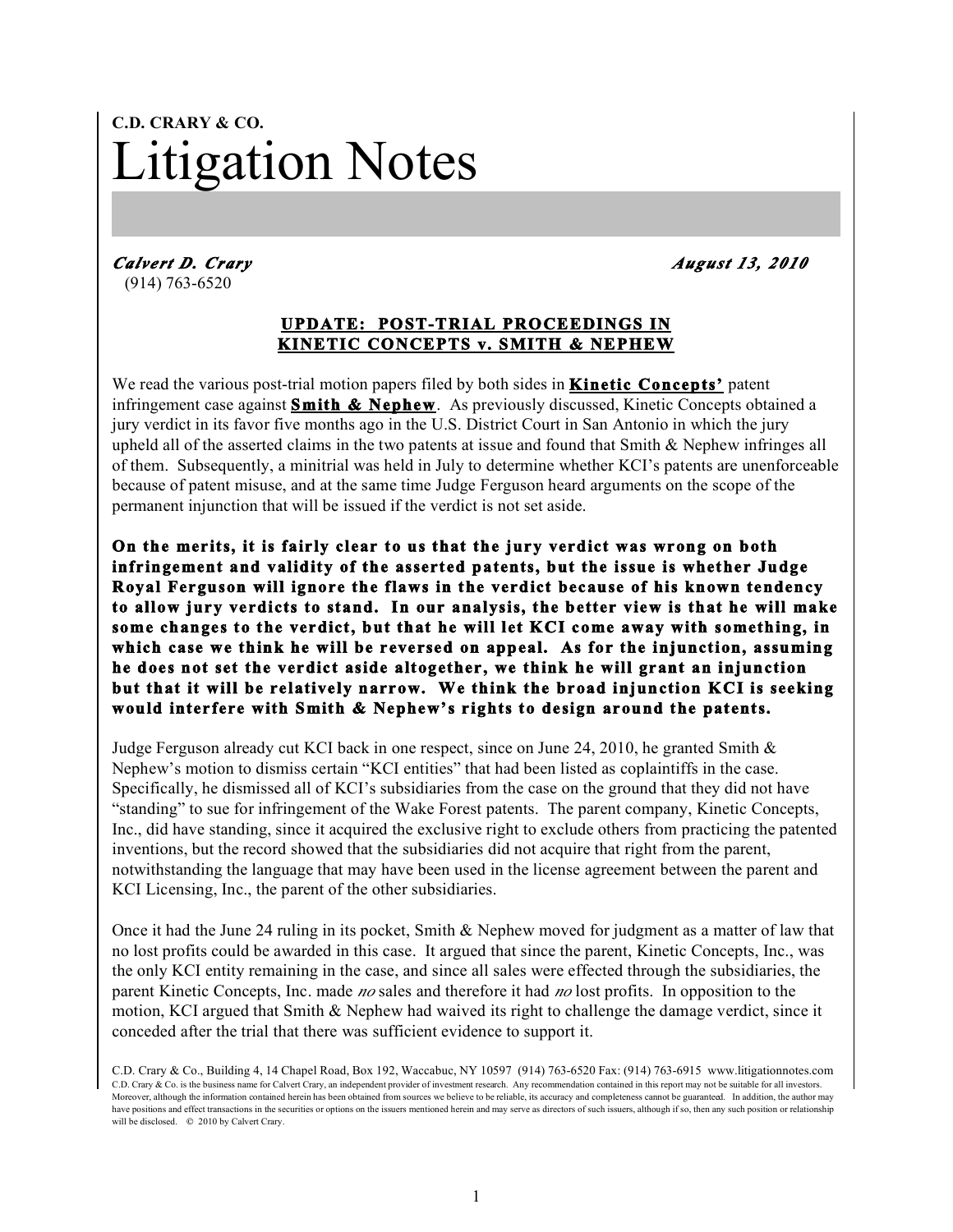We think Judge Ferguson will not accept KCI's waiver argument, since Smith & Nephew is not challenging the damage award as such, but rather it is challenging the right of the parent company to recover lost profits at all. Prior to the start of the trial, Judge Ferguson had denied a Smith & Nephew motion to dismiss the KCI entities, but he made it clear that the denial was without prejudice and that he would consider the issue in detail after the verdict if the jury ruled in KCI's favor.

The amount of lost profits awarded by the jury is relatively small, i.e., \$901,680, and Wake Forest had no lost profits, so it is easy to conclude that lost profits as a damages item is insignificant. However, we think the standing issue is likely to return when the court considers the injunction. The jury was asked to specify a reasonable royalty on infringing sales for which KCI did not prove entitlement to lost profits, and its answer was \$142,800, based on a royalty rate of 10%. In our thinking, if the parent company lacks standing to recover for lost profits, then it lacks standing to obtain an injunction as well, but the jury's 10% royalty could be adopted.

KCI recently undertook to cure the standing problem of its subsidiaries by entering into a new set of license agreements, and it has also asked Judge Ferguson to reconsider his ruling dismissing the KCI subsidiaries from the case. In our view, neither strategy is legally effective to solve its problem. We do not believe that reconsideration will be granted, since KCI has nothing new to add on the subject, and we think that KCI's new set of post-trial agreements cannot support an injunction that depends for its validity on the jury verdict based on the evidence produced *at the trial*.

If KCI cannot secure an injunction, then for practical purposes it will have lost the case, even if the jury verdict is upheld and Smith & Nephew is required to pay the \$142,800 of accrued royalty. Similarly, if a *narrow* injunction is issued, then Smith & Nephew will be able to avoid it by selling the same apparatus but crafting the instructions so as to insure that the apparatus is not used in an infringing manner.

In the present case, Judge Ferguson specifically inquired about the scope of the injunction at the July 2010 hearing, noting that wounds with "fistulas" or "pus pockets" would not be covered. Similarly, the Bagautdinov prior art involves the use of foam-based products that are used to treat "purulent wounds," and therefore, in theory, use of the Smith & Nephew foam-based apparatus to treat purulent wounds would be outside of the scope of the patents. KCI's proposed injunction does not carve out any of these exceptions, and instead they broadly cover "any foam-based NPWT dressing" and "any system combining such a dressing and any NPWT pump." KCI then proposes alternative language proscribing the use of the products "on wounds," with wounds defined to cover tissue damage to the surface of the body, but "excluding fistulae and pus pockets."

Smith & Nephew responds to KCI's proposed injunction language by remarking that the prohibition would extend substantially beyond the reach of the jury's infringement findings and would prohibit conduct and devices that are plainly permissible. Some of the language, it says, would prohibit the sale of the pumps that are used in conjunction with unpatented gauze-based systems. KCI, for its part, says that the courts are permitted to enjoin activities that do not themselves constitute infringement "if necessary to prevent infringement."

In our analysis, KCI's description of the law is incorrect, or at least misleading. A broad injunction that prohibits noninfringing conduct, we think, would be reversible error, since infringers have a right to design around the patents which they have been found to infringe. The Federal Circuit plans an en banc rehearing in the case of TiVo v. Echostar precisely because Echostar's legitimate design-around attempt happened to violate an overly broad injunction. In that case, a 2-1 majority (with which we strenuously disagreed) upheld a contempt citation against Echostar for attempting to design around TiVo's patent in violation of an injunction that was manifestly overbroad.